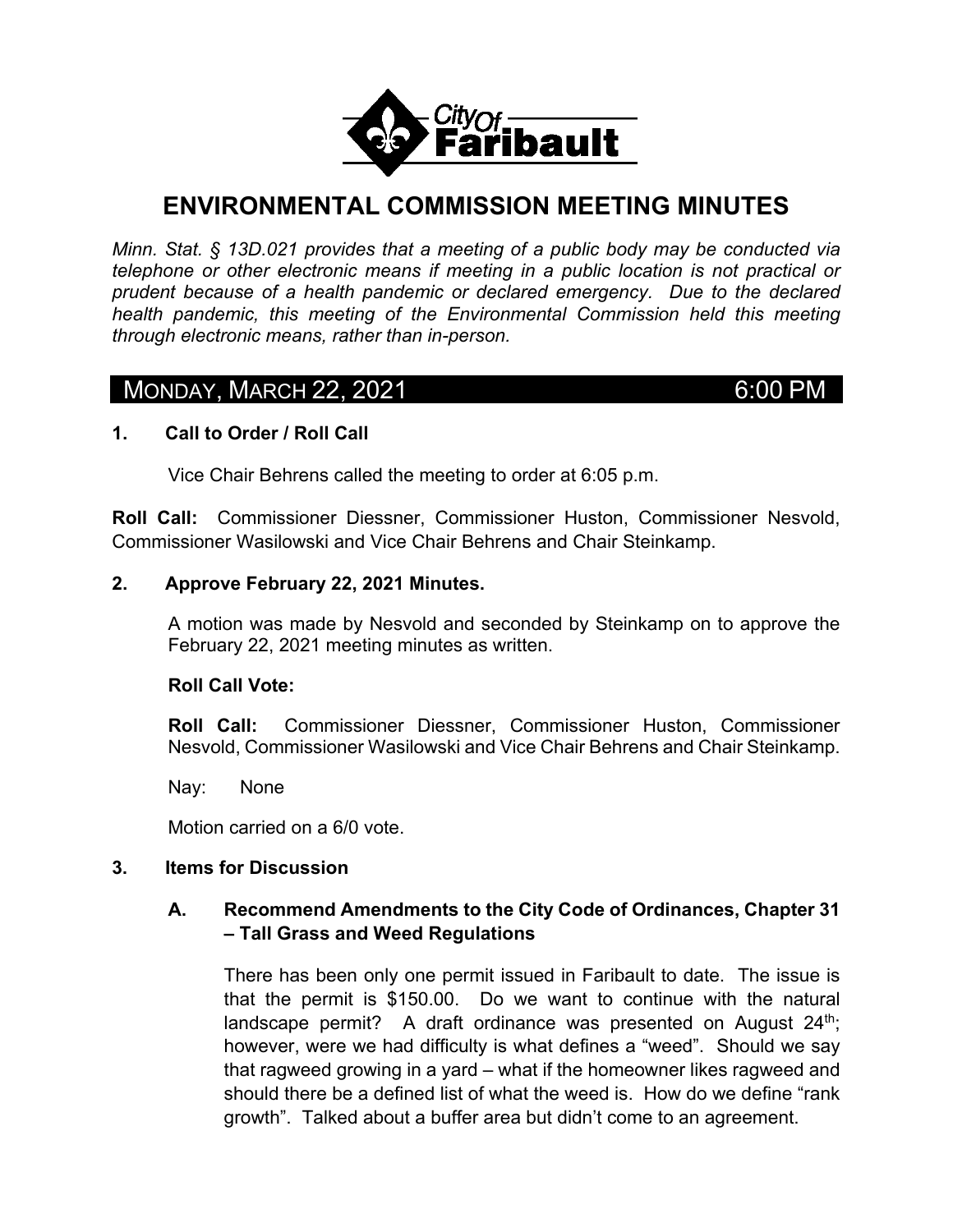Make a list of prohibited weeds and go beyond the state's noxious weed list. Eliminate the subjective definition of a weed.

Eliminate the requirement to maintain turf grass to a height of no more than eight inches. Instead state that plants cannot overhang the public right of way in manner that creates a hazard or public nuisance. Add language that neighboring properties.

The state had a list of 16 on the Eradicate List and then they have a control list that you should be removing and control so that they do not get out of hand. They also have restricted noxious weeds and specially regulated plants.

Commissioners felt that we need to have a list and could possibly go by the Rice County's and the State's lists and make some positive spins on them.

They discussed the time frame to take care of a potential violtation and it was suggested that 10 days would be enough time. Have no requirement for a permit either. Make sure all plantings are off the right-of-way.

Commissioner Wasilowski left at 7:08 p.m.

A motion was made by Huston and seconded by Nesvold on to approve the revised ordinance and recommendation on changing the ordinance.

#### **Roll Call Vote:**

**Roll Call:** Commissioner Diessner, Commissioner Huston, Commissioner Nesvold, and Vice Chair Behrens

Nay: Commissioner Steinkamp

Motion carried on a 4/1 vote.

- B. **Preliminary Discussion regarding an Environmental Commission Webpage** – Kari Casper (verbal update – no written report), not discussed.
- C. **Update on GROWS' Pollinator Efforts** Emily Nesvold (verbal update no written report), Wanberg asked if there are any deadlines? Commissioner Nesvold stated she is working with Paul Peanasky and are hoping that the City Council will proclaim May "Pollinator Month".
- D. **Update on the Environmental Commission Road Map Document Chair Steinkamp (verbal update – no written report),** Commissioner Steinkamp and Commissioner Wasilowski sent in several ideas and will incorporate them in the Roadmap as well. Considers it a living document.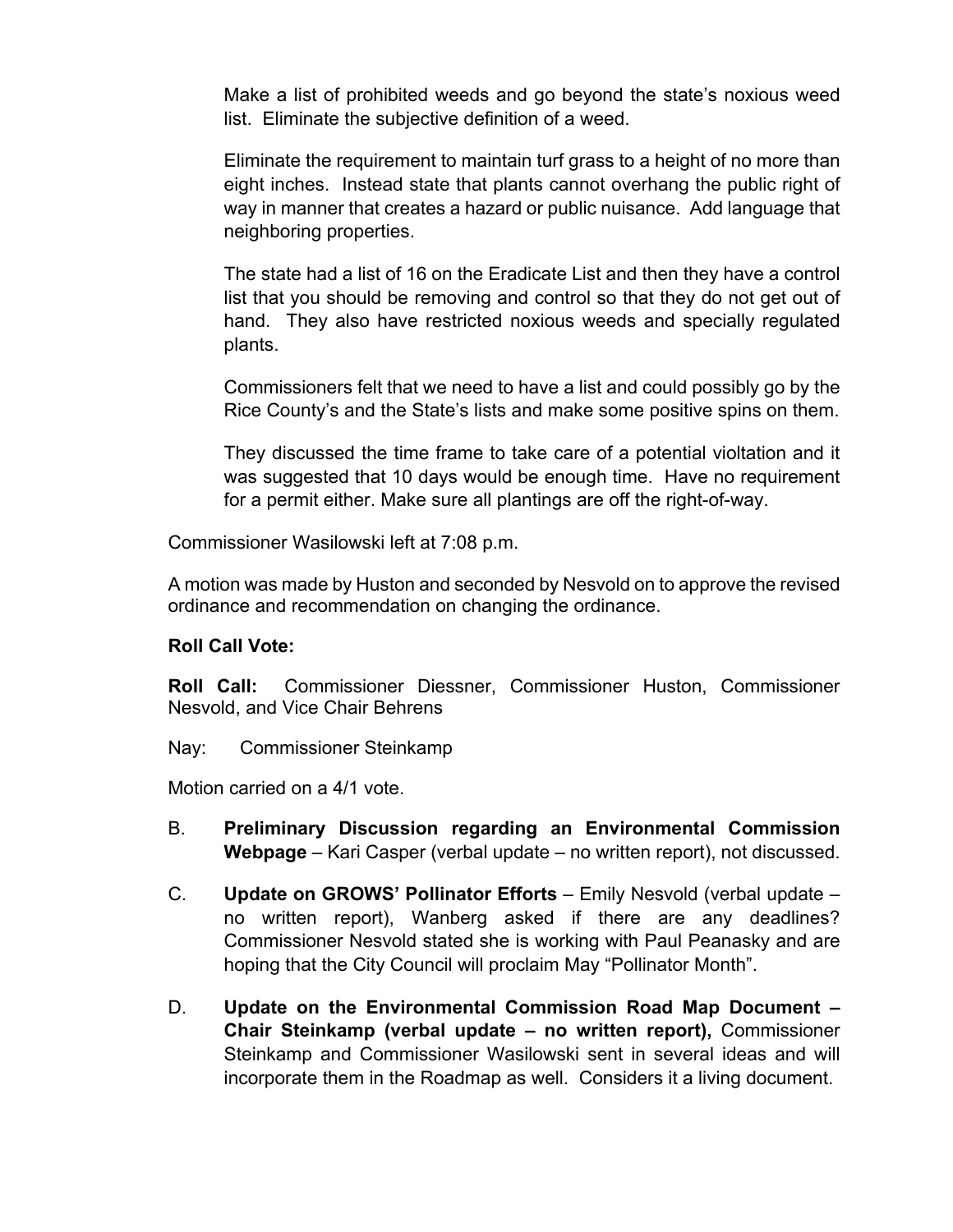## **4. Routine Business**

# **A. Announcements and Updates**

- The University of Minnesota Regional Sustainable Development Partnership shortlisted our idea brief to promote equity in the City's environmental planning efforts – detailed proposal due May 3.
- Submitted an application to host a GreenCorps member for 11 months starting in September – will hear by May.
- No response yet from the state regarding the City's grant application for an electric vehicle charging station at City Hall – public charging stations in a downtown parking lot should be installed soon.
- RFPs sent to solar installation contractors regarding the Faribault/Northfield/Rice County Solar Group Buy Program – next steps will be to select a contractor, then promote the program to the public.
- City Planner will schedule review and approval of the Climate Adaptation Plan.
- Joint Environmental Commission/City Council work session will likely not occur until after the Governor lifts the emergency order related to the pandemic.

# **B. Identify Agenda Items for April 26, 2021 Meeting**

- Review and recommend improvements to draft Environmental Commission webpage
- Review and recommend status of Green Step Cities actions
- Legal opinion on communication between Commission members
- Youth involvement in the Environmental Commission efforts and meetings

# **5. Adjourn**

A motion was made by Steinkamp and seconded by Huston to adjourn at 7:23.

Roll Call: Commissioner Behrens, Commissioner Diessner, Commissioner Huston, Commissioner Nesvold, and Chair Steinkamp.